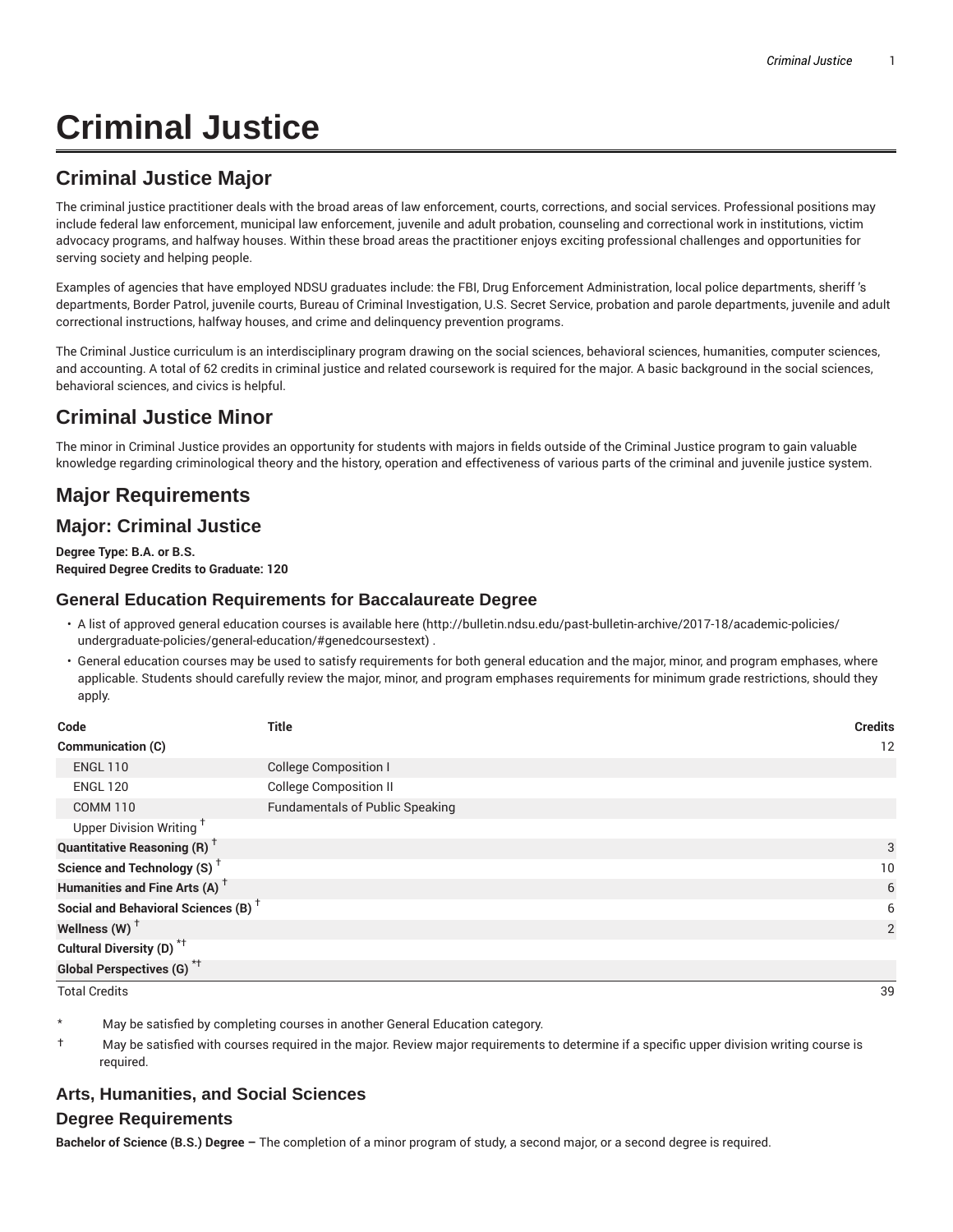**Bachelor of Arts (B.A.) Degree –** Second year language proficiency at college level required.

#### **Arts, Humanities and Social Sciences College Requirements**

An additional 9 credits are required by the College of Arts, Humanities and Social Sciences for all Bachelor of Science and Bachelor of Arts degree programs of study, except the Bachelor of Fine Arts degree, the Bachelor of Music degree, Bachelor of Landscape Architecture degree, and the Bachelor of Science in Architecture degree:

| Code                                  | Title                                                                            |                                                                                                                                                                                                                                                                                | <b>Credits</b> |  |
|---------------------------------------|----------------------------------------------------------------------------------|--------------------------------------------------------------------------------------------------------------------------------------------------------------------------------------------------------------------------------------------------------------------------------|----------------|--|
| <b>AH&amp;SS College Requirements</b> |                                                                                  |                                                                                                                                                                                                                                                                                |                |  |
|                                       | listed for each area. A course with the WGS prefix can only be used in one area. | Courses used to satisfy any general education requirement cannot be used to also count toward the AH&SS College Requirements. A<br>minimum of three credits is required in each of the 3 following areas for a total of 9 credits. Choose only those courses with the prefixes |                |  |
| <b>Area One: Humanities</b>           |                                                                                  |                                                                                                                                                                                                                                                                                | 3              |  |
|                                       | ARB, ENGL, FREN, GERM, HIST, HUM, PHIL, RELS, SPAN, or WGS                       |                                                                                                                                                                                                                                                                                |                |  |
| <b>Area Two: Social Sciences</b>      |                                                                                  |                                                                                                                                                                                                                                                                                | 3              |  |
|                                       | ANTH. CJ. COMM. EMGT. POLS. SOC. or WGS.                                         |                                                                                                                                                                                                                                                                                |                |  |
| Area Three: Fine Arts                 |                                                                                  |                                                                                                                                                                                                                                                                                | 3              |  |
| ARCH, ART, ENVD, LA, MUSC, or THEA    |                                                                                  |                                                                                                                                                                                                                                                                                |                |  |
| <b>Total Credits</b>                  |                                                                                  |                                                                                                                                                                                                                                                                                | g              |  |

#### **Major Requirements**

| Code                                                              | <b>Title</b>                                                                                                                                   | <b>Credits</b> |
|-------------------------------------------------------------------|------------------------------------------------------------------------------------------------------------------------------------------------|----------------|
| <b>Pre-Criminal Justice Requirements</b>                          |                                                                                                                                                |                |
| 4 courses are required for graduation.                            | Complete 3 of the 4 courses below with an average GPA of 3.0 or higher in those courses to apply for admission to the major. Completion of all |                |
| CJ 201                                                            | Introduction to Criminal Justice                                                                                                               | 3              |
| CJ 210                                                            | Introduction to Policing                                                                                                                       | 3              |
| CJ 230                                                            | Criminology                                                                                                                                    | 3              |
| CJ 270                                                            | Introduction to Corrections                                                                                                                    | 3              |
| <b>Professional Major Requirements</b>                            |                                                                                                                                                |                |
| Professional courses require a minimum 3.0 GPA                    |                                                                                                                                                |                |
| CJ 325                                                            | <b>Applied Research Methods</b>                                                                                                                | 4              |
| or POLS 325                                                       | <b>Applied Research Methods</b>                                                                                                                |                |
| CJ 330                                                            | <b>Criminal Law and Procedure</b>                                                                                                              | 3              |
| or POLS 431                                                       | <b>Constitutional Law-Criminal Justice</b>                                                                                                     |                |
| CJ 406                                                            | Crime and Delinguency                                                                                                                          | 3              |
| CJ 407                                                            | <b>Deviant Behavior</b>                                                                                                                        | 3              |
| CJ 460                                                            | <b>Criminal Court System</b>                                                                                                                   | 3              |
| CJ 461                                                            | Corrections                                                                                                                                    | 3              |
| or CJ 410                                                         |                                                                                                                                                |                |
| CJ 465                                                            | Women and Minorities in Criminal Justice                                                                                                       | 3              |
| CJ 489                                                            | Senior Capstone in Criminal Justice                                                                                                            | $\mathbf{1}$   |
| <b>Additional Program Requirements:</b>                           |                                                                                                                                                |                |
| <b>ANTH 111</b>                                                   | Introduction to Anthropology (May satisfy general education category B and D)                                                                  | 3              |
| <b>POLS 230</b>                                                   | <b>Judicial Process</b>                                                                                                                        | 3              |
| <b>PSYC 111</b>                                                   | Introduction to Psychology (May satisfy general education category B)                                                                          | 3              |
| SOC 110                                                           | Introduction to Sociology (May satisfy general education category B)                                                                           | 3              |
| <b>STAT 330</b>                                                   | Introductory Statistics (May satisfy general education category R)                                                                             | 3              |
| Criminal Justice Elective: Select 3 additional CJ prefix credits. |                                                                                                                                                | 3              |
|                                                                   | Using CJ 494 or CJ 496 to fulfill these electives requires permission from the department chairperson.                                         |                |

Total Credits 53